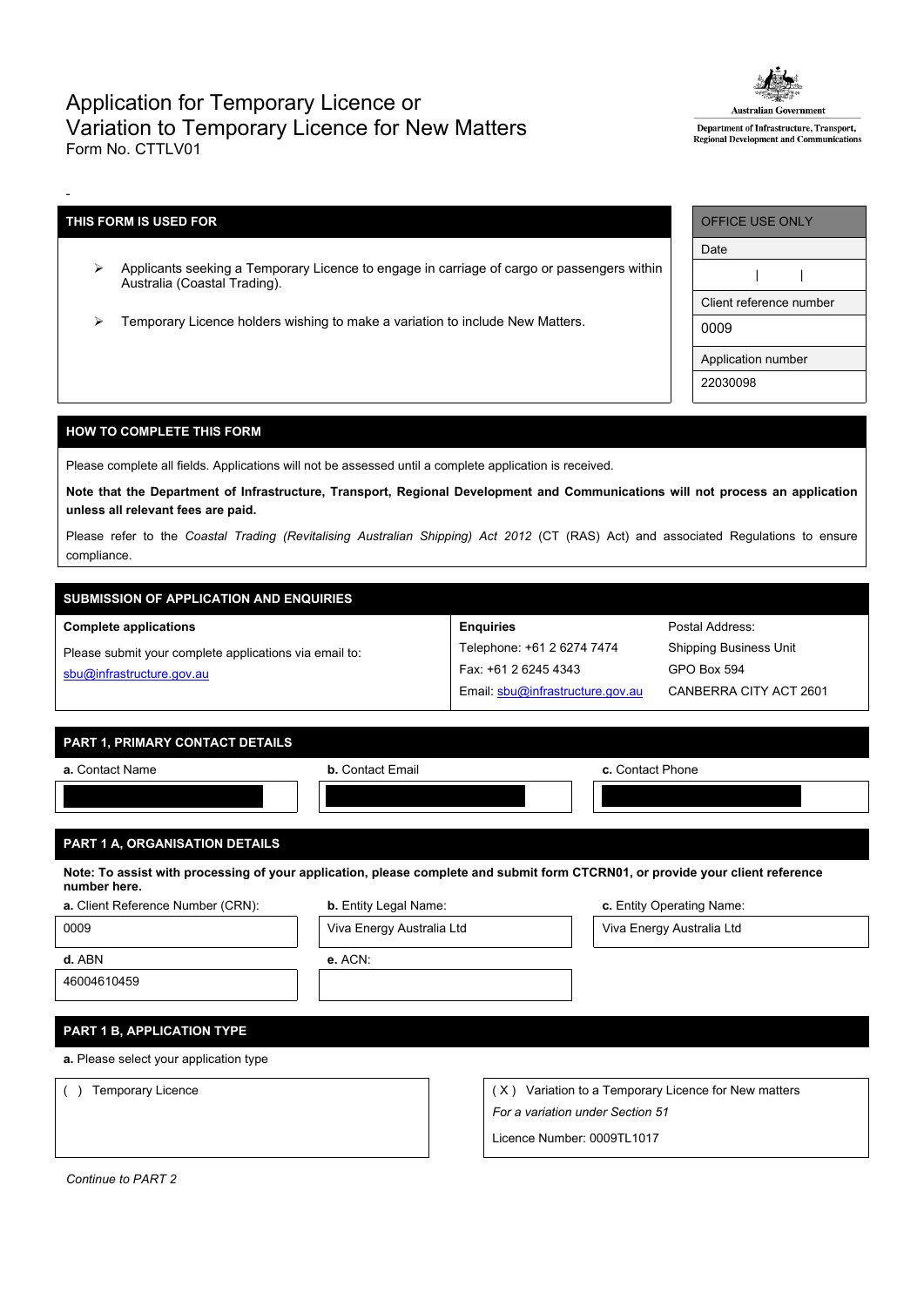|                                          | <b>PART 2, VOYAGE DETAILS</b> |           |                |                                 |           |                          |                           |                                |               |                  |                                               |
|------------------------------------------|-------------------------------|-----------|----------------|---------------------------------|-----------|--------------------------|---------------------------|--------------------------------|---------------|------------------|-----------------------------------------------|
| <b>Category of</b><br>trade <sup>1</sup> | Cargo description             | Load port | Discharge port | Volume /<br>amount <sup>2</sup> |           | Expected<br>loading date | <b>Vessel</b><br>name $3$ | <b>Vessel</b><br>capacity/size | Vessel type 3 | <b>Dangerous</b> | <b>Relationship to</b><br>Vessel <sup>5</sup> |
|                                          |                               |           |                |                                 |           | dd/mm/yy                 |                           | (gross tonnes) $3 +$           |               | goods $4$        |                                               |
| Petroleum                                | Petroleum<br>Clean            | Geelong   | Devonport      | 9000                            | <b>MT</b> | 1/05/2022                |                           |                                |               | <b>Yes</b>       |                                               |